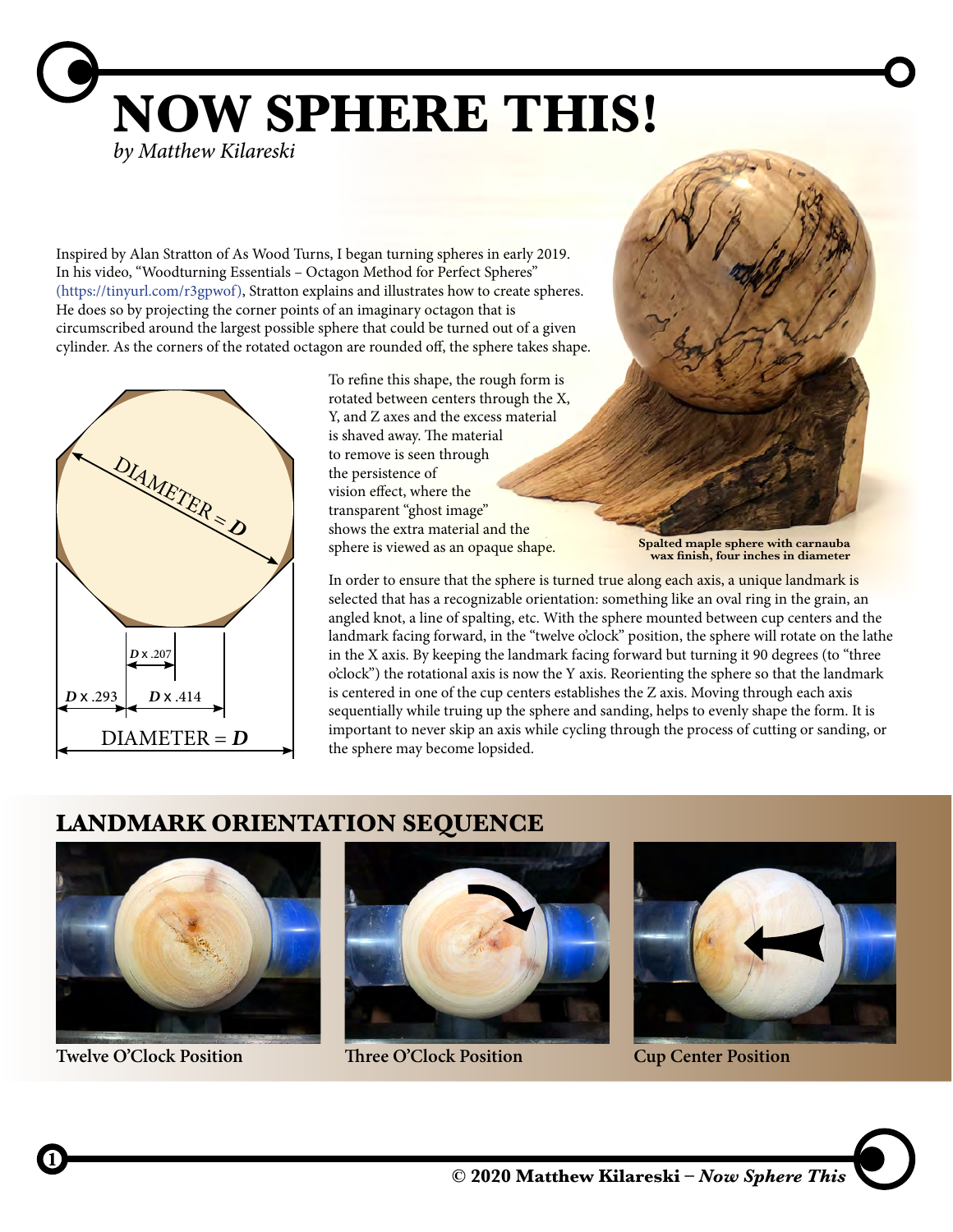## **SPECIAL MATERIALS & TOOLS**

- **• Wood:** Any species, the stock to turn should be able to produce a cylinder with a diameter that is smaller than the length of the stock. There should be enough length to hold the wood between centers and/or with a tenon in a chuck and revolving tail center.
- **• Turning Tools:** I use carbide cutting tools, but traditional skews and gouges would work fine.
- **• Cup Centers:** These are used to hold the sphere while turning once it is cut away from the main piece of stock. You can make these by hollowing the ends out of the extra stock and using rubber washers to keep from marring the sphere. Instead of using wooden cup centers, I prefer to use skateboard wheels. Made of urethane, clear longboard style wheels have a concave design that grips the sphere without marring the wood. Just make sure you get wheels with a durometer hardness of 80A or higher, like these: https://tinyurl.com/sxy5b5s. Softer wheels will flex too much under the pressure of the tailstock.
- **• Sandpaper:** I like to use power sanding discs, but loose sandpaper works as well. Generally, I sand from 80 to 600 grit, and then use abrasive sanding paste.
- **• Finish:** Oil, wax, and friction polish finishes work well and can be applied on the lathe.



**Revolving center with skateboard wheel, bored out and friction fit.**

## **PROCEDURE: TURNING THE SPHERE**

**Step 1: Turn the Cylinder –** Mount the wood between centers and true up the piece to a uniform cylinder with a diameter less than the length of the stock. Cut a tenon on one end and remount the wood in the chuck with tail stock supporting the opposite end.



**Step 2: Mark the Octagon Corners –**

The formulas for marking the projected corners of the circumscribed octagon are all based on the diameter of the sphere. Measure the diameter and draw the centerline of what will become the sphere. Mark another line on either side of the center at a distance equal to the diameter times .207, half the length of each side of the octagon. Next mark the projected diagonal outside corners, .293 times the diameter from



each of last marks. The distance from each of these outside marks should be equal to the diameter of the cylinder. Note: each octagon side will be .414 times the diameter and this dimension will be used later.

- Side =  $D x .414$
- **• Half Side =** *D* **x .207**
- **• Projected Diagonal =** *D* **x .293**

**Step 3: Shape the Octagon –** Once the corners of the octagon have been projected onto the cylinder, reduce the ends of the stock to a size equal to the calculated octagon side dimension (Diameter times .414). Cut the diagonal sides, by connecting the corners of the front side with the newly created sides. The length of the diagonal sides should be equal to the length of the front sides.



**2**